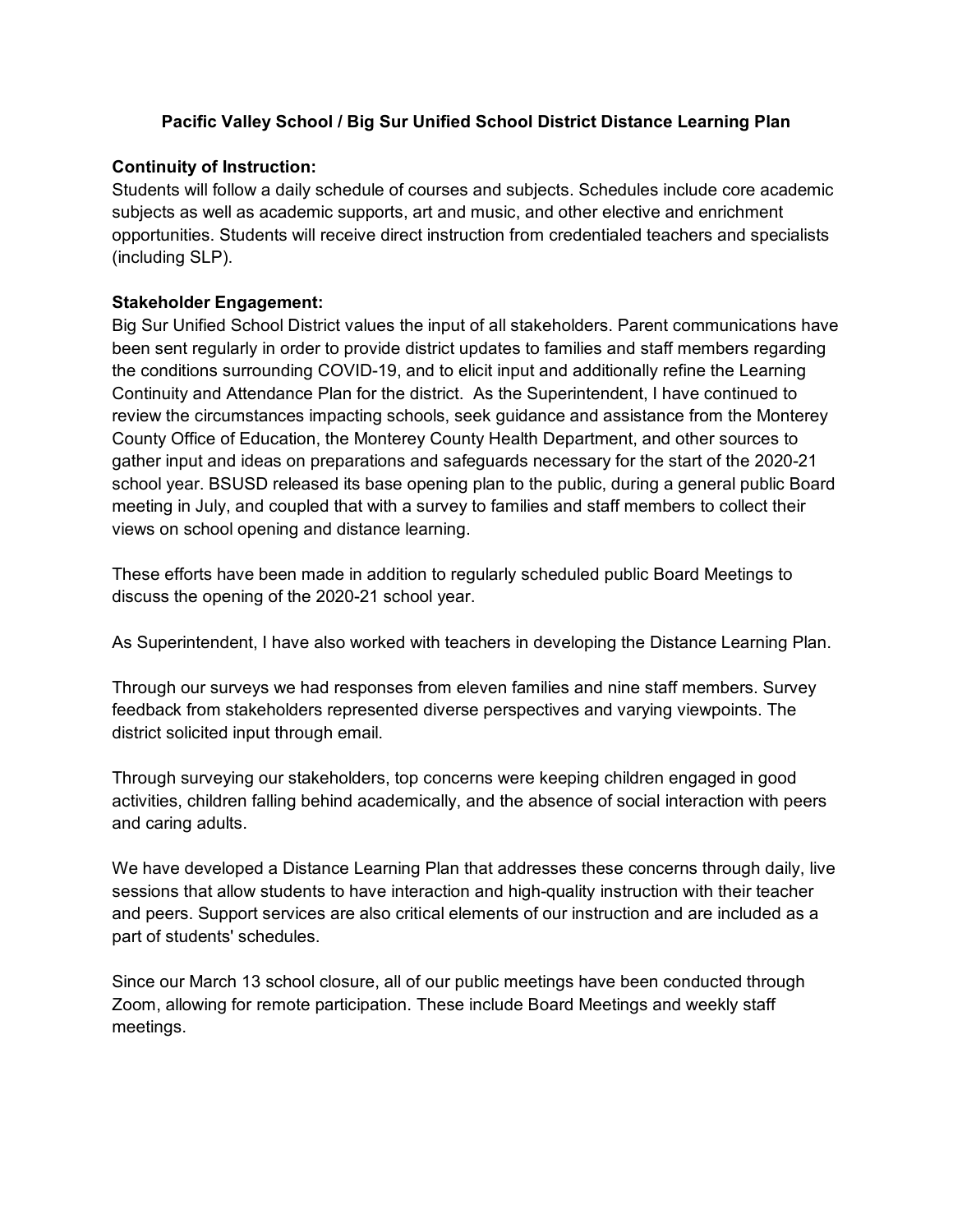## **Access to Devices and Connectivity:**

Big Sur Unified School District will implement a 1:1 digital device program for grades K through twelve which will allow for a smooth transition with this element of distance learning. During our spring 2020 school closure, our PTO generously supported our school families by paying for their Internet service. Big Sur Unified will continue to explore viable opportunities for families facing difficulties with connectivity infrastructure and/or cost-prohibitive connectivity.

## **Pupil Participation and Progress:**

Students will be scheduled into synchronous ("live") class sessions and asynchronous (independent learning) that meet or exceed the minimum number of instructional minutes. Standards based assessments will be scheduled regularly in order to help measure student progress. Grade books will reflect student participation and performance on assessments and assigned work. Families will have access to class grade books, via Canvas learning management system's parent portal, in addition to the district communicating student participation and performance regularly.

## **Distance Learning Professional Development:**

Pacific Valley School teachers met the challenge of distance learning in the summer and have participated in the MCOE-sponsored implementation of *Canvas* learning management system. When school reopens in August, all teachers will have been trained in utilizing the system for attendance and grading, including how this will be done during distance learning. Teachers have also pursued their own professional learning in the use of online teaching tools and strategies. Flexibly using our designated staff development days has given teachers time to incorporate information from these trainings into their instruction.

All staff will be trained in utilizing new equipment and the procedural safeguards put in place on our campuses. This includes hand washing and hand sanitizing stations, classroom sanitizing equipment, and social distancing measures.

## **Staff Roles and Responsibilities:**

There is a need for additional flexibility among all district employees in regards to roles and responsibilities as a result of COVID-19. All staff members are asked to assist, as needed, in connecting our families with necessary resources. All staff members are also asked to play an active role in keeping our campuses clean and safe during the COVID-19 outbreak and into the foreseeable future.

# **Supports for Pupils with Unique Needs:**

Students in need of additional supports have those incorporated into their schedules. This includes English Language Development, Special Education services, and academic tutoring. Social emotional supports will continue through our partnerships with Monterey County mental health services. This includes small group and individual counseling.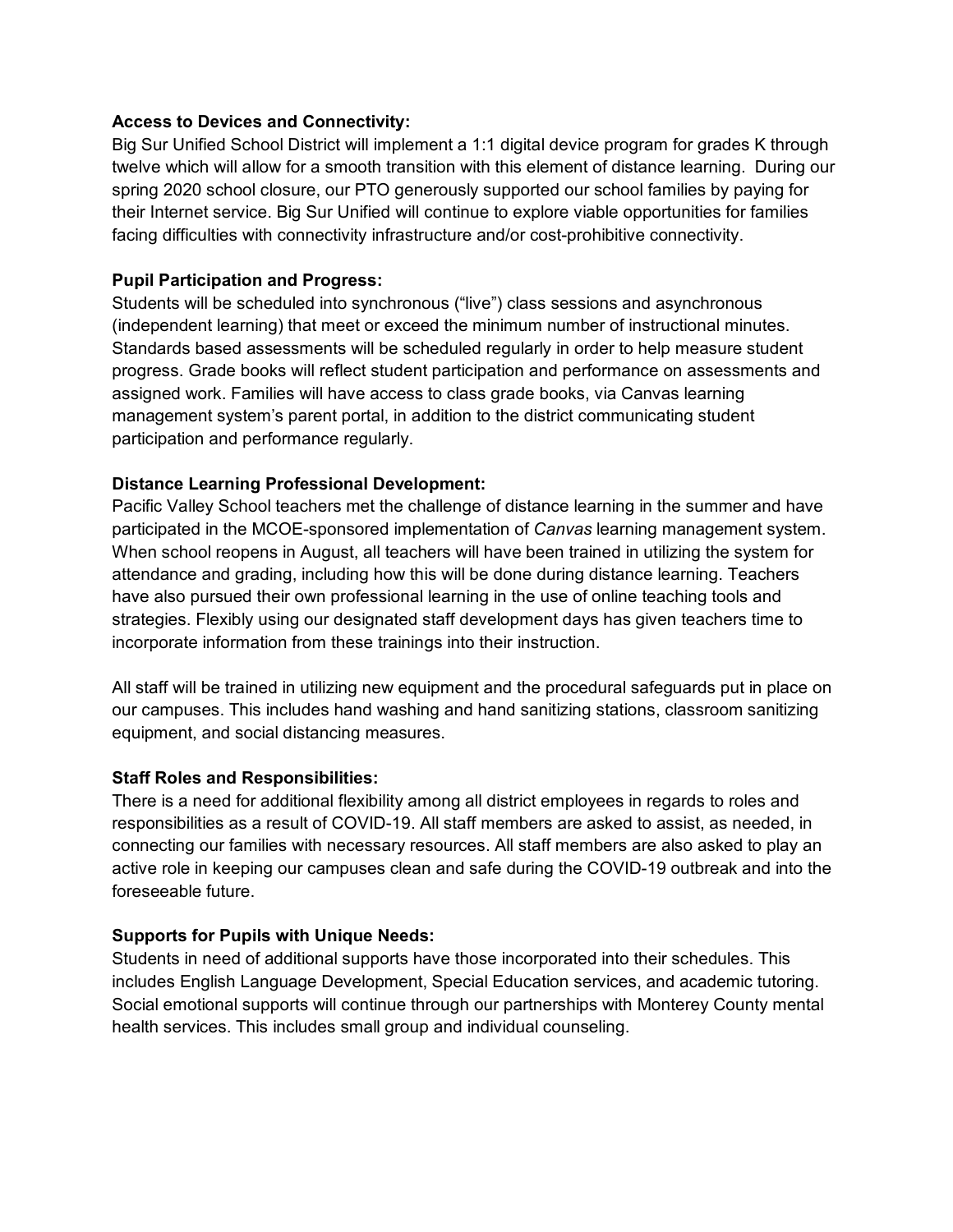#### **In-Person Instructional Offerings:**

Pacific Valley School will reopen in late August, to distance learning instruction, for our high school students. Our elementary grade students will return on September 8, grades K through 8 to distance learning instruction; pending approval of a waiver, grades K through 6 may return to in-person instruction, in the future. During distance learning, students will be scheduled in daily, synchronous ("live") class sessions that allow for interaction. Limited, on-site learning opportunities may be available for our most at-risk students in need of support (e.g., speech language therapy services).

## **Pupil Learning Loss Strategies:**

Big Sur Unified teachers provide daily responses to students' classwork and homework; weekly responses for more advanced, time-demanding assignments (e.g., essays). Additionally, teachers will proctor assessments which are scheduled quarterly and reviewed to measure student progress. These formative assessments are used as guides in refining instruction in order to target students' areas of need.

Students will receive academic supports which will be incorporated into student schedules. Additional supports are available including academic tutoring and summer school credit recovery.

Effectiveness of services and supports will be measured through assessments designed to show student progress as well as identify deficit areas that will need targeted instruction and intervention.

## **Mental Health and Social and Emotional Well-Being:**

Big Sur Unified School District, in partnership with Monterey County Behavioral Health, will provide mental health and social and emotional services, as needed. These services will continue during distance learning. Services include group and individual counseling, outside referrals as necessary, and family advocate services to connect families to outside resources. BSUSD will seek counseling staff to participate in parent meetings and lead staff meeting sessions in order to provide training on social emotional insights and instructional strategies.

## **Pupil Engagement and Outreach:**

Pacific Valley School/Big Sur Unified School District staff personally contacts every family in the district to survey needs and answer questions. Attendance and academic performance are recorded regularly. For students who are not actively engaging in distance learning, families will be contacted. In this contact, an assessment of needs will be given. We will also continue to work with families to develop plans for removing obstacles, and provide needed resources in order to improve student achievement. Regularly scheduled parent communication and parentteacher conferences will continue during distance learning.

## **School Nutrition:**

Big Sur Unified School District has and will continue its food services. While PVS has been closed, meals have been prepared and made available for pick up and/or delivery. Meals were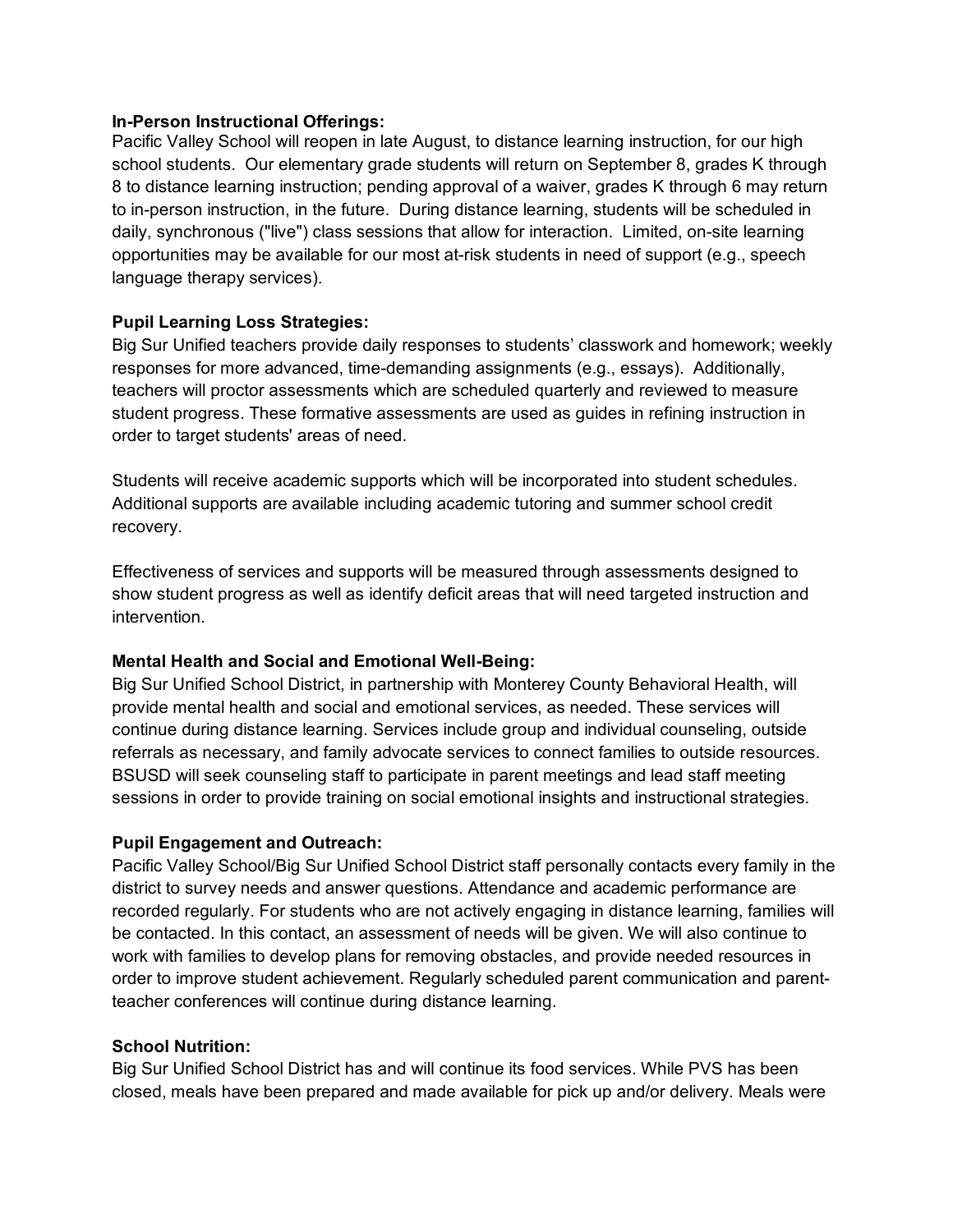available for pick up from our kitchen at Pacific Valley School. Deliveries were made to areas with high student numbers/high need and based on parent/stakeholder request. Daily meals that were provided have consisted of one lunch and a breakfast for the next day. Social distancing has been maintained during meal distribution and district staff have performed their work wearing appropriate protective equipment.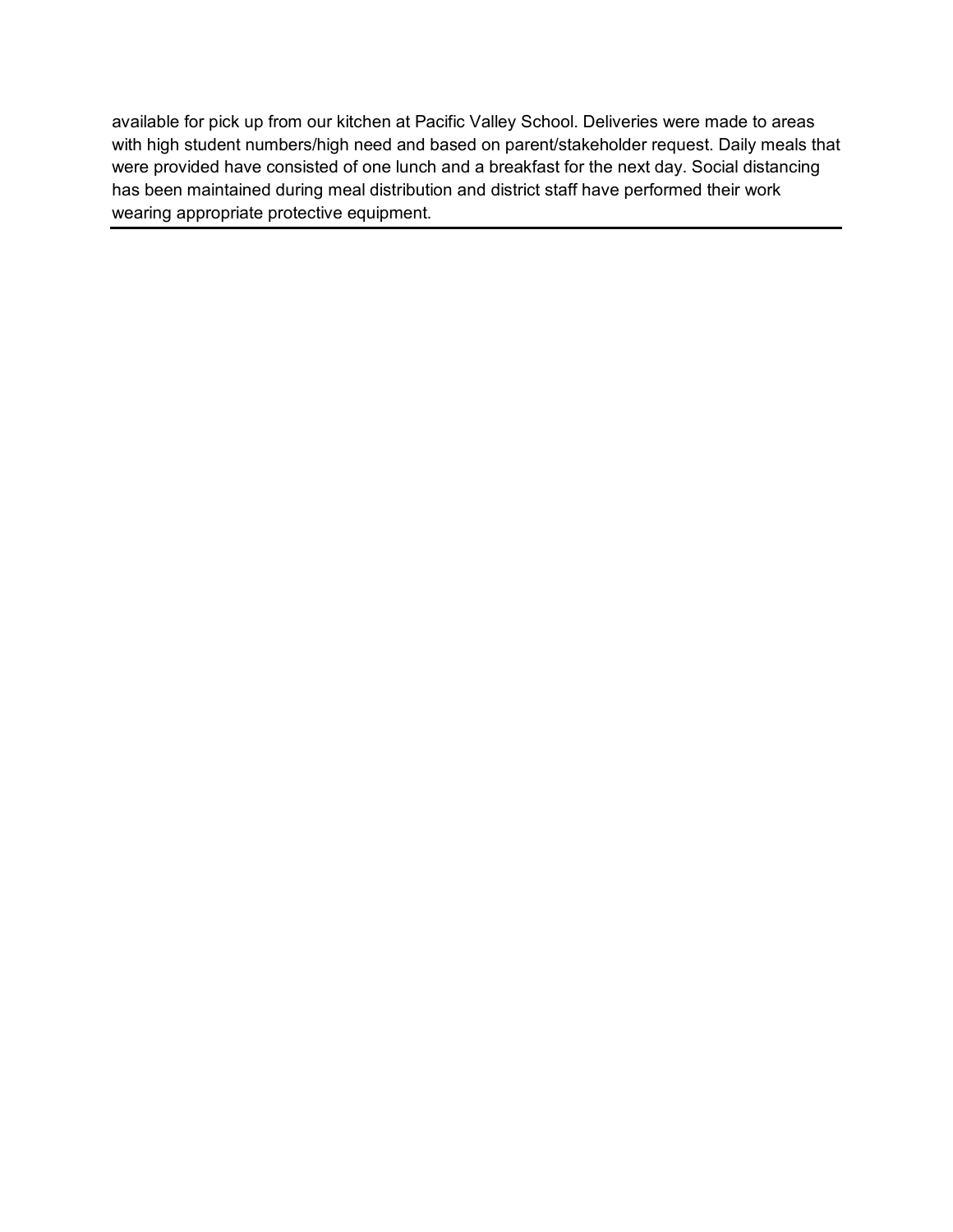## **Plan de aprendizaje a distancia de Pacific Valley School / Big Sur Unified School District**

## **Continuidad de la instrucción:**

Los estudiantes seguirán un horario diario de cursos y materias. Los horarios incluyen materias académicas básicas, así como apoyos académicos, arte y música, y otras oportunidades electivas y de enriquecimiento. Los estudiantes recibirán instrucción directa de maestros y especialistas acreditados (incluido SLP).

#### **Participación de los interesados:**

El Distrito Escolar Unificado de Big Sur valora las opiniones de todos los interesados. Las comunicaciones de los padres se han enviado regularmente para proporcionar actualizaciones del distrito a las familias y miembros del personal con respecto a las condiciones que rodean a COVID-19, y para obtener comentarios y, además, refinar el Plan de Continuidad del Aprendizaje y Asistencia del distrito. Como superintendente, he continuado revisando las circunstancias que afectan a las escuelas, busco orientación y asistencia de la Oficina de Educación del Condado de Monterey, el Departamento de Salud del Condado de Monterey y otras fuentes para recopilar comentarios e ideas sobre los preparativos y las salvaguardas necesarias para el inicio de la Año escolar 2020-21. BSUSD dio a conocer su plan de apertura base al público, durante una reunión pública general de la Junta en julio, y lo combinó con una encuesta a las familias y miembros del personal para recopilar sus puntos de vista sobre la apertura de escuelas y el aprendizaje a distancia.

Estos esfuerzos se han realizado además de las reuniones públicas de la Junta programadas regularmente para discutir la apertura del año escolar 2020-21.

Como superintendente, también he trabajado con maestros en el desarrollo del Plan de aprendizaje a distancia.

A través de nuestras encuestas, obtuvimos respuestas de once familias y nueve miembros del personal. Los comentarios de la encuesta de las partes interesadas representaron diversas perspectivas y diferentes puntos de vista. El distrito solicitó comentarios por correo electrónico.

A través de la encuesta a nuestros grupos de interés, las principales preocupaciones fueron mantener a los niños involucrados en buenas actividades, que los niños se quedaran atrás académicamente y la ausencia de interacción social con sus compañeros y adultos solidarios.

Hemos desarrollado un plan de aprendizaje a distancia que aborda estas preocupaciones a través de sesiones diarias en vivo que permiten a los estudiantes tener interacción e instrucción de alta calidad con sus maestros y compañeros. Los servicios de apoyo también son elementos críticos de nuestra instrucción y se incluyen como parte de los horarios de los estudiantes.

Desde el cierre de la escuela el 13 de marzo, todas nuestras reuniones públicas se han llevado a cabo a través de Zoom, lo que permite la participación remota. Estos incluyen reuniones de la Junta y reuniones semanales de personal.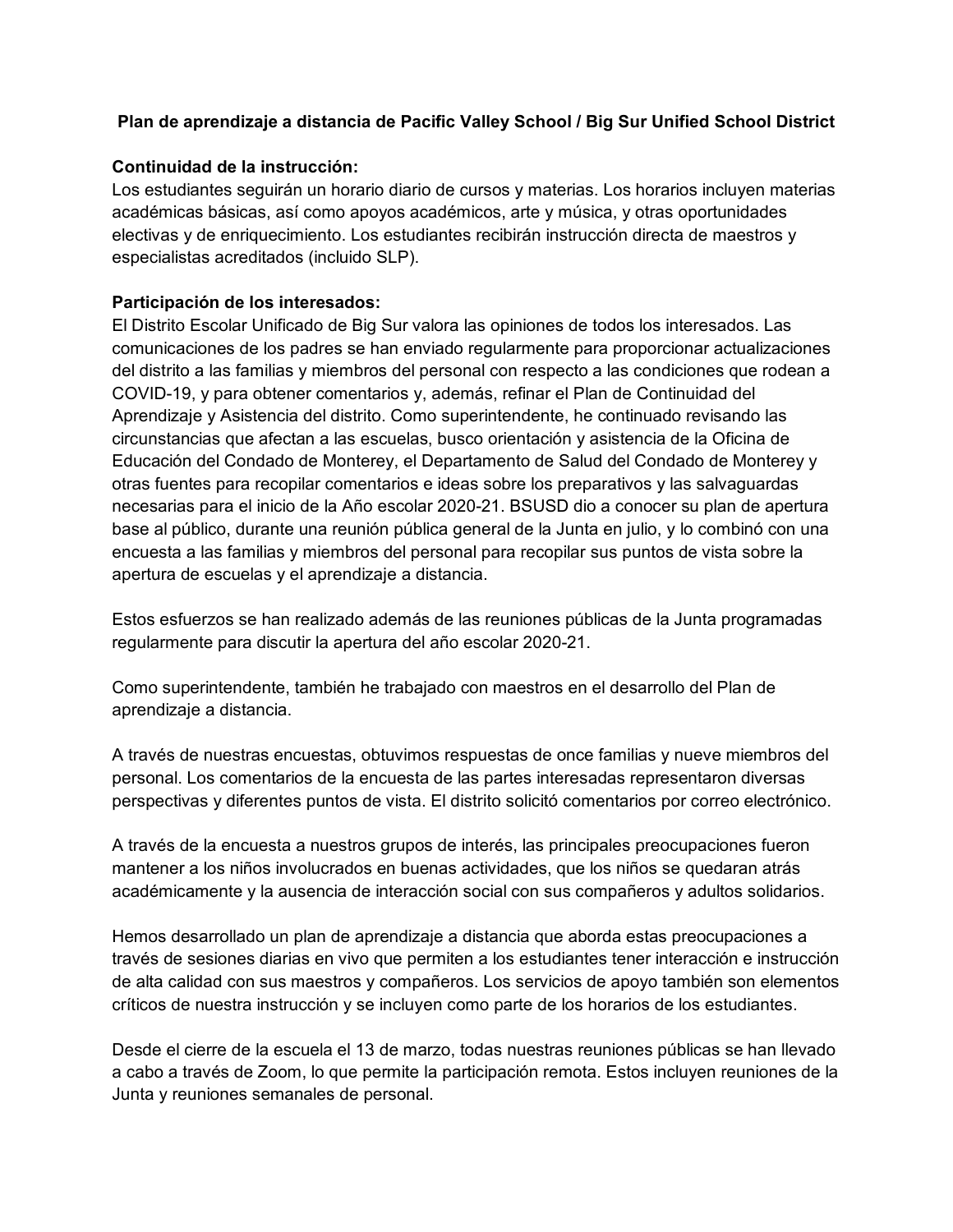#### **Acceso a dispositivos y conectividad:**

El Distrito Escolar Unificado de Big Sur implementará un programa de dispositivos digitales 1: 1 para los grados K a 12 que permitirá una transición sin problemas con este elemento de aprendizaje a distancia. Durante el cierre de nuestras escuelas en la primavera de 2020, nuestro PTO apoyó generosamente a nuestras familias escolares pagando por su servicio de Internet. Big Sur Unified continuará explorando oportunidades viables para las familias que enfrentan dificultades con la infraestructura de conectividad y / o la conectividad con costos prohibitivos.

## **Participación y progreso del alumno:**

Los estudiantes serán programados en sesiones de clase sincrónicas ("en vivo") y asincrónicas (aprendizaje independiente) que cumplen o exceden el número mínimo de minutos de instrucción. Las evaluaciones basadas en estándares se programarán regularmente para ayudar a medir el progreso del estudiante. Los libros de calificaciones reflejarán la participación y el desempeño de los estudiantes en las evaluaciones y el trabajo asignado. Las familias tendrán acceso a los libros de calificaciones de la clase, a través del portal para padres del sistema de administración de aprendizaje Canvas, además de que el distrito comunica la participación y el desempeño de los estudiantes con regularidad.

## **Desarrollo profesional de aprendizaje a distancia:**

Los maestros de Pacific Valley School enfrentaron el desafío del aprendizaje a distancia en el verano y han participado en la implementación patrocinada por MCOE del sistema de gestión de aprendizaje Canvas. Cuando la escuela vuelva a abrir en agosto, todos los maestros habrán sido capacitados para utilizar el sistema de asistencia y calificación, incluida la forma en que esto se hará durante el aprendizaje a distancia. Los profesores también han perseguido su propio aprendizaje profesional en el uso de herramientas y estrategias de enseñanza en línea. El uso flexible de nuestros días de desarrollo de personal designados les ha dado a los maestros tiempo para incorporar información de estas capacitaciones en su instrucción.

Todo el personal será capacitado en la utilización de nuevos equipos y las salvaguardias de procedimiento implementadas en nuestros campus. Esto incluye estaciones de lavado y desinfección de manos, equipo de desinfección de aulas y medidas de distanciamiento social.

## **Apoyos para alumnos con necesidades especiales:**

Los estudiantes que necesitan apoyos adicionales los tienen incorporados en sus horarios. Esto incluye desarrollo del idioma inglés, servicios de educación especial y tutoría académica. Los apoyos socioemocionales continuarán a través de nuestras asociaciones con los servicios de salud mental del condado de Monterey. Esto incluye asesoramiento individual y en grupos pequeños.

## **Ofertas de instrucción en persona:**

La escuela Pacific Valley reabrirá a fines de agosto para la instrucción de aprendizaje a distancia para nuestros estudiantes de secundaria. Nuestros estudiantes de primaria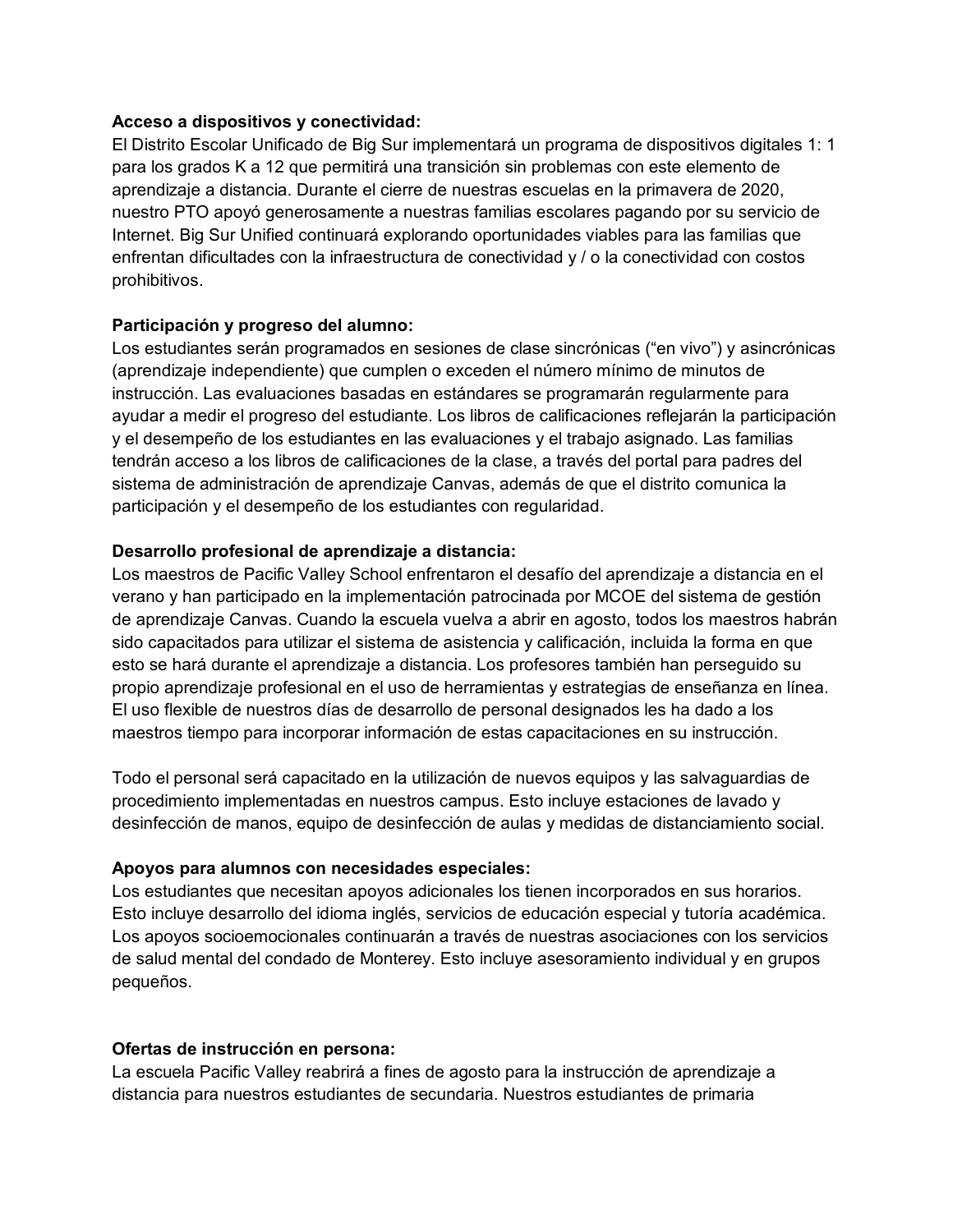regresarán el 8 de septiembre, grados K a 8 a la instrucción de aprendizaje a distancia; En espera de la aprobación de una exención, los grados K a 6 pueden regresar a la instrucción en persona en el futuro. Durante el aprendizaje a distancia, los estudiantes serán programados en sesiones de clase diarias y sincrónicas ("en vivo") que permitan la interacción. Es posible que haya disponibles oportunidades limitadas de aprendizaje en el lugar para nuestros estudiantes de mayor riesgo que necesiten apoyo (por ejemplo, servicios de terapia del habla y el lenguaje).

## **Estrategias de pérdida de aprendizaje de los alumnos:**

Los maestros del Distrito Escolar Unificado de Big Sur brindan respuestas diarias al trabajo de clase y la tarea de los estudiantes; Respuestas semanales para asignaciones más avanzadas y que requieren más tiempo (por ejemplo, ensayos). Además, los maestros supervisarán las evaluaciones que se programan trimestralmente y se revisan para medir el progreso del estudiante. Estas evaluaciones formativas se utilizan como guías para refinar la instrucción con el fin de enfocarse en las áreas de necesidad de los estudiantes.

Los estudiantes recibirán apoyos académicos que se incorporarán a los horarios de los estudiantes. Se encuentran disponibles apoyos adicionales que incluyen tutoría académica y recuperación de créditos de la escuela de verano.

La eficacia de los servicios y apoyos se medirá a través de evaluaciones diseñadas para mostrar el progreso del estudiante, así como para identificar áreas deficientes que necesitarán instrucción e intervención específicas.

# **Salud mental y bienestar social y emocional:**

El Distrito Escolar Unificado de Big Sur, en asociación con Salud Conductual del Condado de Monterey, brindará servicios de salud mental y sociales y emocionales, según sea necesario. Estos servicios continuarán durante el aprendizaje a distancia. Los servicios incluyen asesoramiento grupal e individual, derivaciones externas según sea necesario y servicios de defensa familiar para conectar a las familias con recursos externos. BSUSD buscará personal de consejería para participar en las reuniones de padres y dirigir las sesiones de reuniones del personal con el fin de proporcionar capacitación sobre conocimientos socioemocionales y estrategias de instrucción.

## **Participación y alcance de los alumnos:**

El personal de Pacific Valley School / Big Sur Unified School District se comunica personalmente con cada familia en el distrito para evaluar las necesidades y responder preguntas. La asistencia y el rendimiento académico se registran periódicamente. Para los estudiantes que no participan activamente en el aprendizaje a distancia, se contactará a las familias. En este contacto se dará una valoración de necesidades. También continuaremos trabajando con las familias para desarrollar planes para eliminar obstáculos y proporcionar los recursos necesarios para mejorar el rendimiento estudiantil. La comunicación con los padres y las conferencias entre padres y maestros programadas regularmente continuarán durante el aprendizaje a distancia.